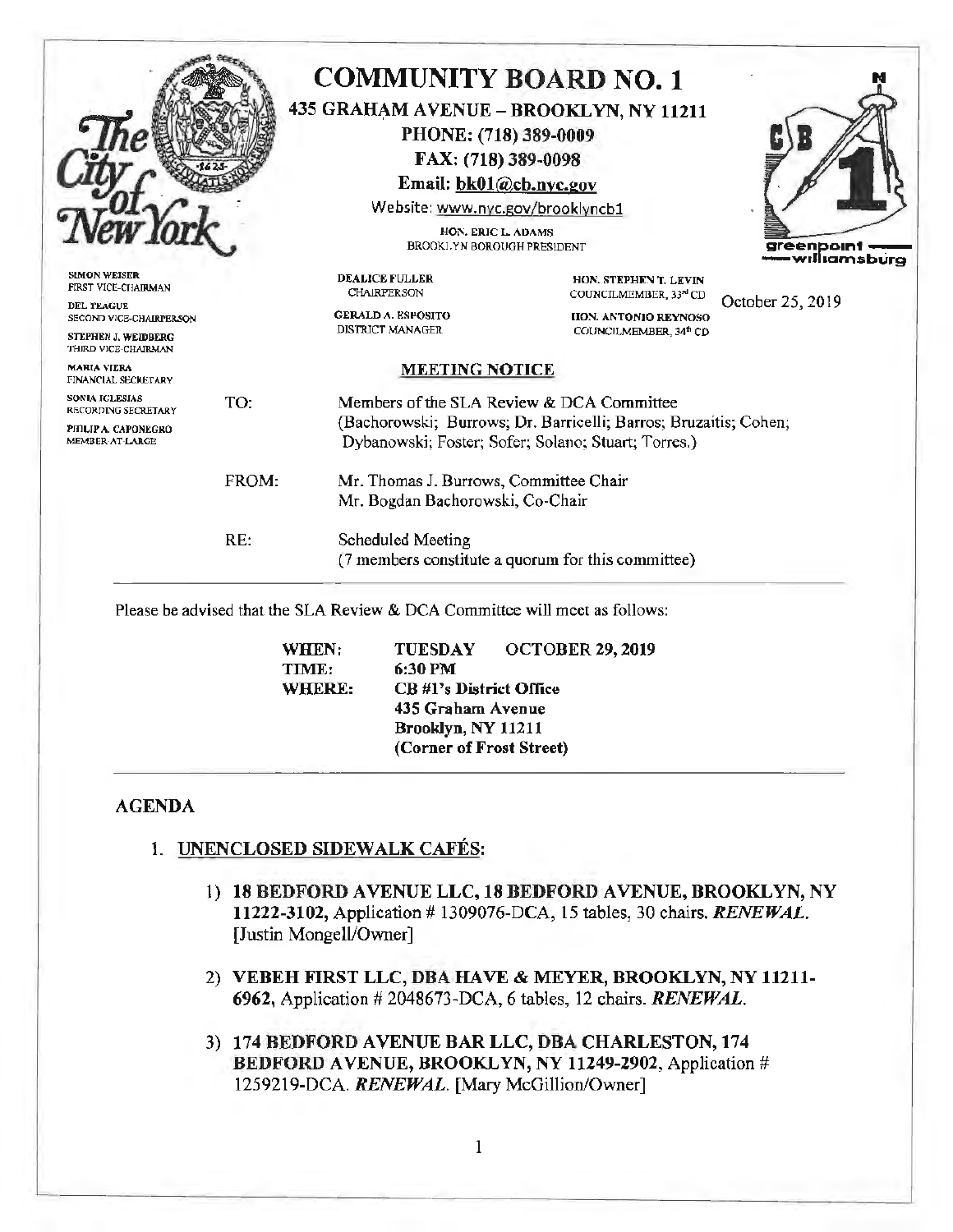## 2. **LIQUOR LICENSES:**

## **NEW**

- 1) Fulgurances LLC, 132 Franklin Street, (New, liquor, wine/beer, cider, rest.)
- 2) Heritage Aristocraft Inc., dba TBD 198 Randolph Street Store 3, (New, liquor, wine/beer, cider, rest.)
- 3) Heritage Aristocraft Inc., 198 Randolph Street Store 3, (Catering Establishment New, liquor, wine/beer, cider, rest,)
- 4) Hudson Table BK LLC., dba TBD, 88 Withers Street, (New, liquor, wine/beer, cider, event space)
- 5) Jack Iron Inc., dba TBD, 65 Kent Avenue, (New, liquor, wine/beer, cider, rest)
- 6) Juicerie IV LLC., dba The Butcher's Daughter, 265-271 Metropolitan Avenue, (Alteration, liquor, wine/beer, cider, rest.)
- 7) L & S Pure Plant Corp, dba Bar Verde, 87 Verde Avenue (New, liquor, wine/beer, cider, rest.)
- 8) Maverick Kwun Ming Wong, dba Kitsby Cafe Inc., 186 Grand Street (New, wine, beer, cider rest.)
- 9) Nola Brooklyn LLC, 360 Bedford Avenue, (New, liquor, wine/beer, cider, bar/tavern)
- 10) Piccoli 804 LLC, dba Piccoli Williamsburg, 804 Grand Street, (New, wine/beer, cider, rest.)
- 11) Red Table Catering Inc., dba Thompson Brooke, 631 Grand Street, (Class Change, liquor, wine/beer, cider, catering facility, private event)
- 12) Sauced Rooster LLC, 331 Bedford Avenue, (New, wine, beer & cider, rest.)
- 13) Shake Shack New York LLC, dba Shake Shack, 160 Berry Street, (New, wine, beer, cider, rest.)
- 14) Starlite Walker LLC, dba Ramona, 113 Franklin Street, (Alteration, liquor, wine/beer, cider, bar/tavern)
- 15) Thukpa House LLC, dba Momo Ramen, 160 Havemeyer Street # Store Number 3, (New, wine/beer, cider)
- 16) Travis Odegard, dba The Bees Knees, 135 Metropolitan Avenue, (New, liquor, wine/beer, cider, rest.)
- 17) Uncle Craig Inc., dba Long Haul Brewery, 52 Harrison Place, (New, liquor, wine/beer, cider, brewery rest.)

## **RENEWALS**

- 1) 1 & 3 on  $5<sup>th</sup>$  Corp, dba Fabianes Café & Pastry, 142 North  $5<sup>th</sup>$  Street, (Renewal, wine/beer, cider, rest)
- 2) 135 Studio N ADR Inc., dba Juliette Restaurant, 135 North 5<sup>th</sup> Street, (Renewal, liquor, wine/beer, cider, rest.)
- 3) 221 North  $4<sup>th</sup>$  Rest. Corp, dba Golden Years, 221 North  $4<sup>th</sup>$  Street, (Renewal, liquor, wine, beer & cider)
- 4) 227 Grand Corp., dba Beats Karaoke & Belly Korean Bacon Shop, 227 Grand Street, (Renewal, wine/beer, cider, karaoke cafe, rest.)
- 5) 258 Franklin LLC, dba Eagle Trading Company, 258 Franklin Street, (Renewal, wine/beer, cider, rest.)